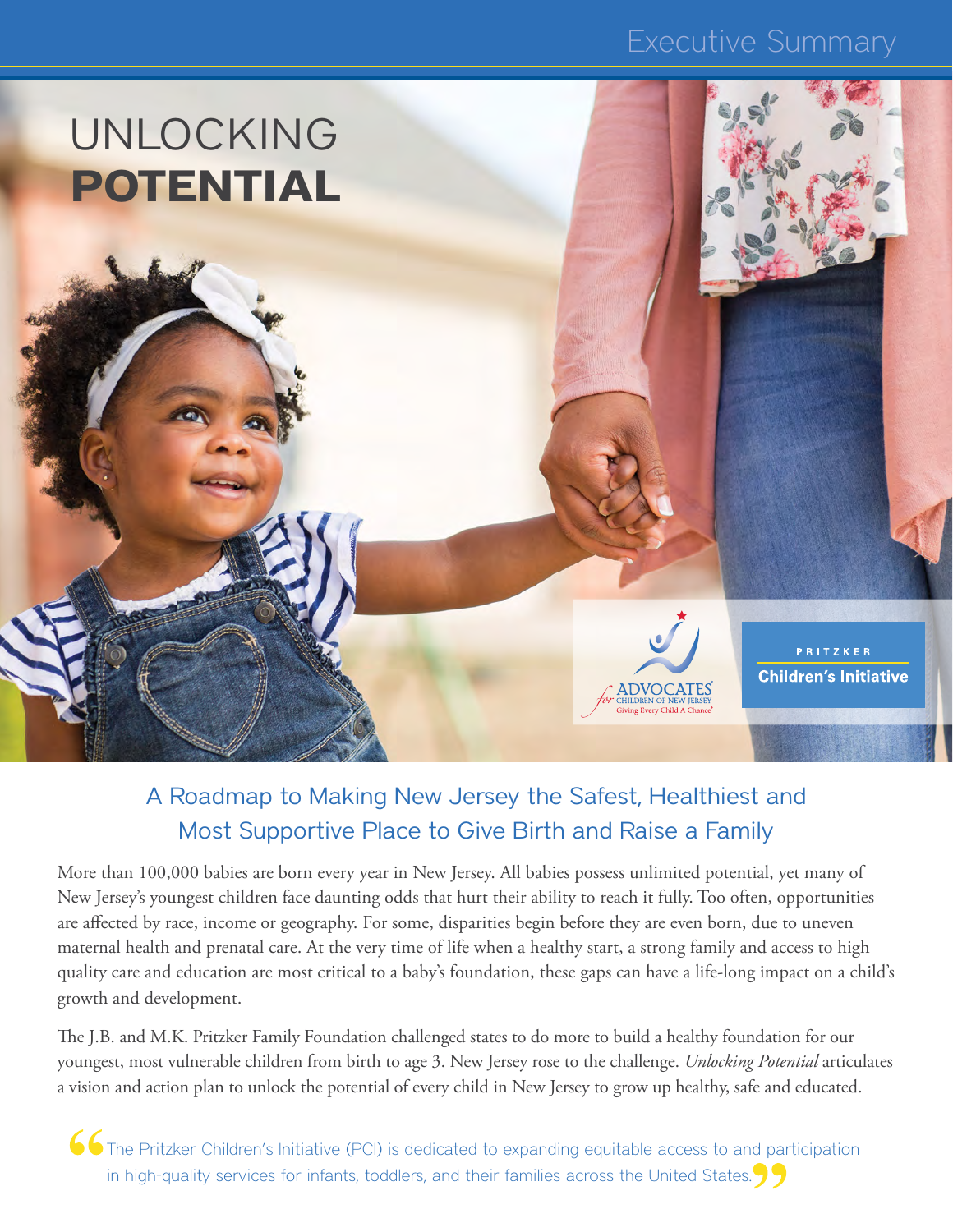# New Jersey Statistics At-A-Glance

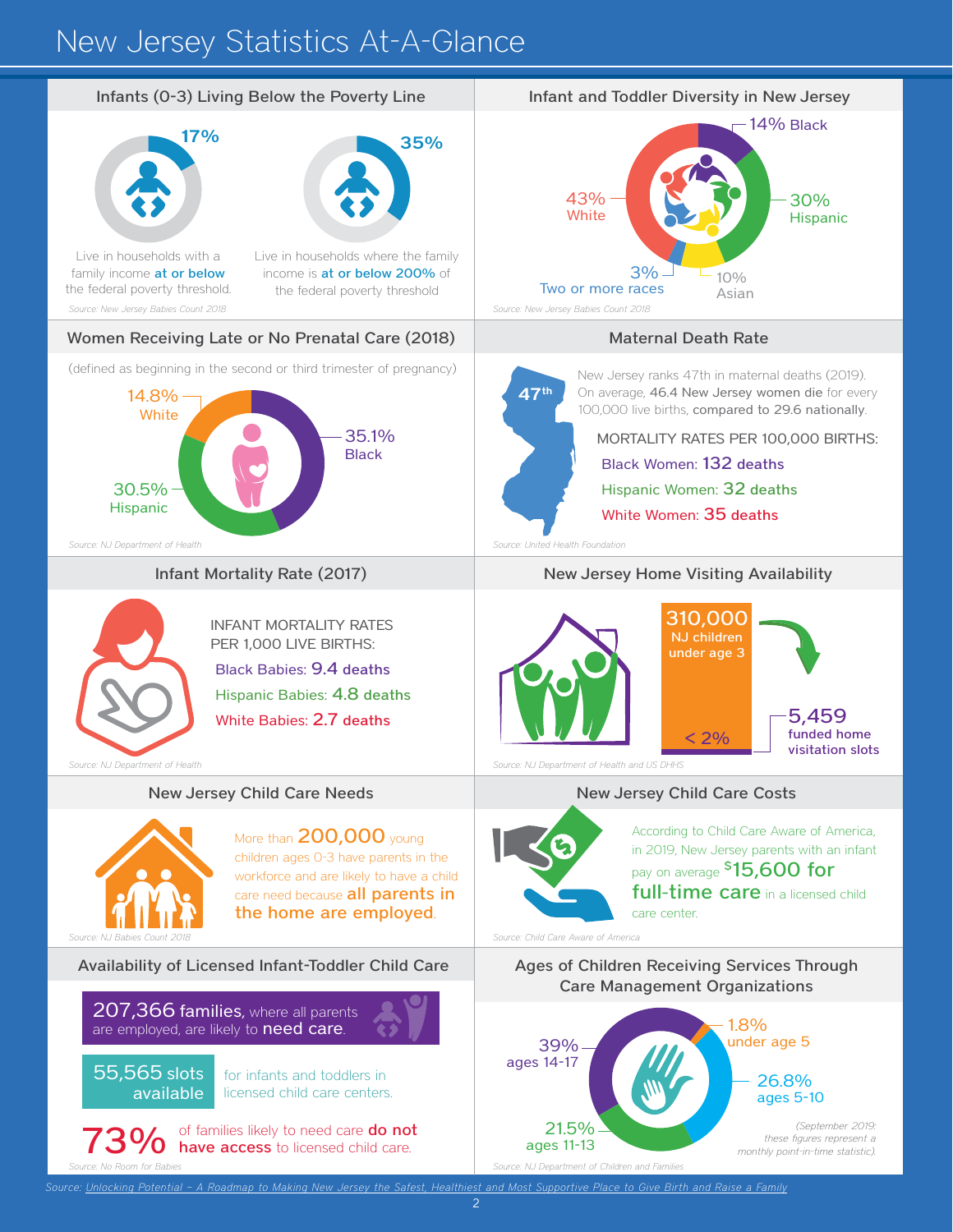## About *Unlocking Potential*

#### OUR VISION

We believe that every baby born in New Jersey deserves high-quality supports and services to get the best possible start in life. Not every family has access to these services, limiting opportunities for our children. Far too often, race and income determine access. Unlocking Potential is based on the belief that we all have a role to play in achieving equity and that supporting equity in opportunities at the start of a child's life is the first step in eliminating disparities that impact outcomes for children, families and communities.

The New Jersey Pritzker Leadership Team



*Unlocking Potential* articulates a vision and action plan to unlock the potential of every child in New Jersey to grow up healthy, safe and educated. The plan also aims to unlock the potential for every parent, guardian, educator and service provider to be the best they can be in their critical role in the lives of infants and toddlers. Tackling racial, economic and geographic disparities will be essential to realizing success.

*Unlocking Potential* lays out the rationale for taking action. It provides goals and strategies for improvements in vital services for babies and their families, providing specific targets for impact, the financing needed, and the leaders poised to move the plan from vision to reality. It also proposes a system integration approach that calls for improved coordination among early childhood organizations and alignment with maternal and infant health initiatives to ensure a seamless array of services beginning prenatally.

There is much work ahead. Policies and programs will need to change and resources will need to be secured. Families will need to be engaged to ensure the services and systems are designed to meet their needs. And, additional stakeholders on the state and local level will also need to embrace the plan and use it to support their decision-making and actions.

The foundation for change is in place; the opportunity is now.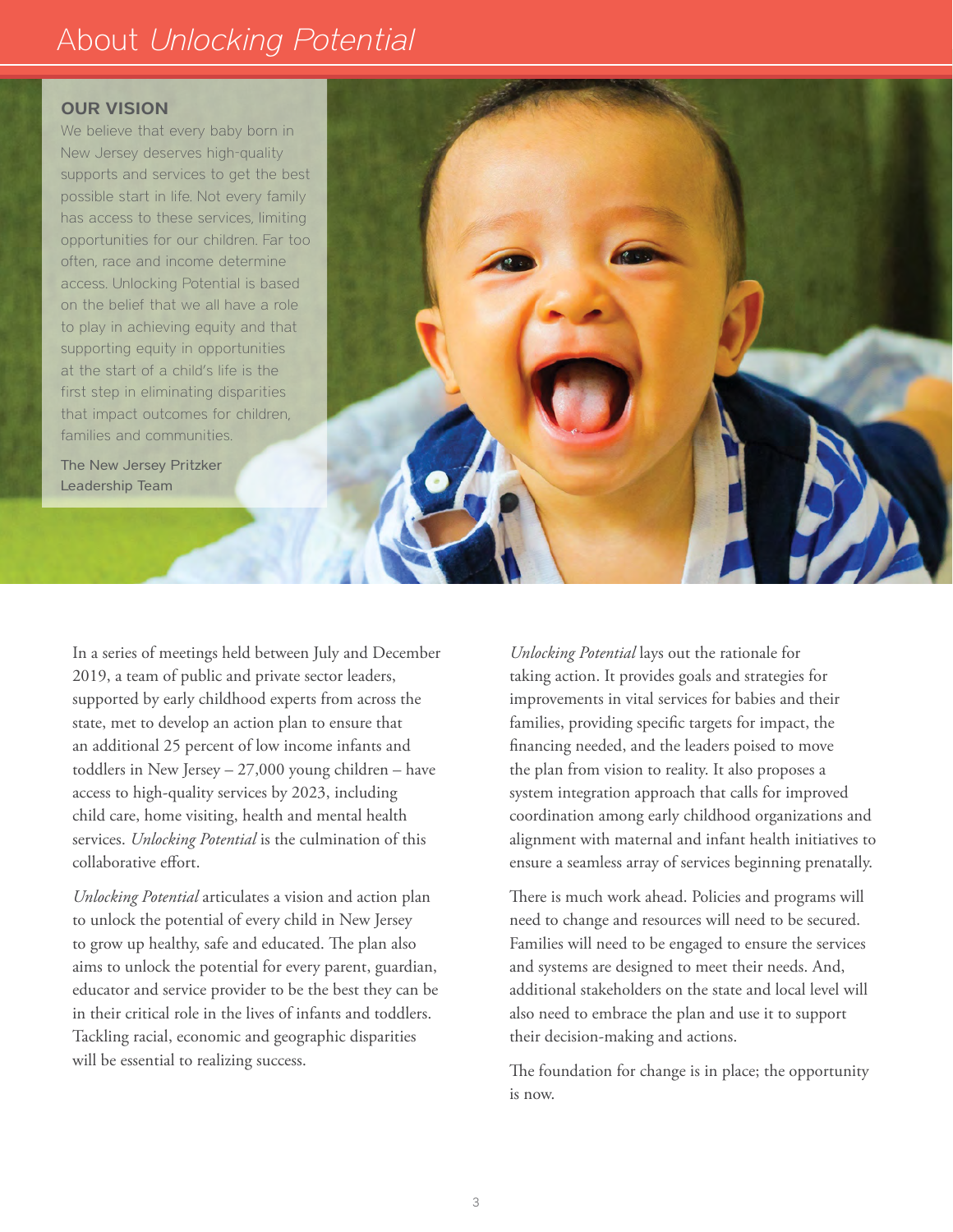## The Plan

Brain science teaches us that early healthy development—the first 1,000 days—is consequential, right from the start. However, depending on their zip code, race, and family income, a baby's early experiences could be vastly different. Racial and income disparities seen in early life persist as children grow and enter school and progress toward adulthood. Ensuring access to essential supports at the beginning of a child's life is a foundational and effective approach to avoid disparities of outcomes that can lead to a lifetime of impact for individuals, families, and communities.



Goal Area 1: More low-income infants and toddlers will have access to high-quality subsidized child care.

2023 Target: 8,750 more infants and toddlers in high quality child care.

Estimated Cost: \$ 29.7 million in increased annual investments

#### Infant-Toddler Child Care Strategies

- Require all child care centers and family child care homes to be rated at level 3 or above by GNJK in order to continue participation in the subsidy program.
- Develop more high-quality licensed slots for lowincome infants and toddlers in child care centers.
- Increase the supply of high-quality family child care in low- income and under-served communities with limited or no access to regulated child care.
- Fully utilize opportunities to expand Early Head Start to reach more infants and toddlers.
- Improve the credentials and compensation for infant-toddler educators in child care settings.



### Goal Area 2:

More low-income parents of infants and toddlers will have access to evidence-based home visiting.

2023 Target: 9,867 more families served annually.

Estimated Cost: \$ 25.3 million in increased annual investments

#### Home Visiting Strategies

- Increase service capacity and program completion rates within the current system of evidence -based home visiting.
- Expand the capacity of the current evidence-based programs to provide intensive home visiting supports to additional families.
- Reframe and develop home visiting as inclusive of all families who want to participate.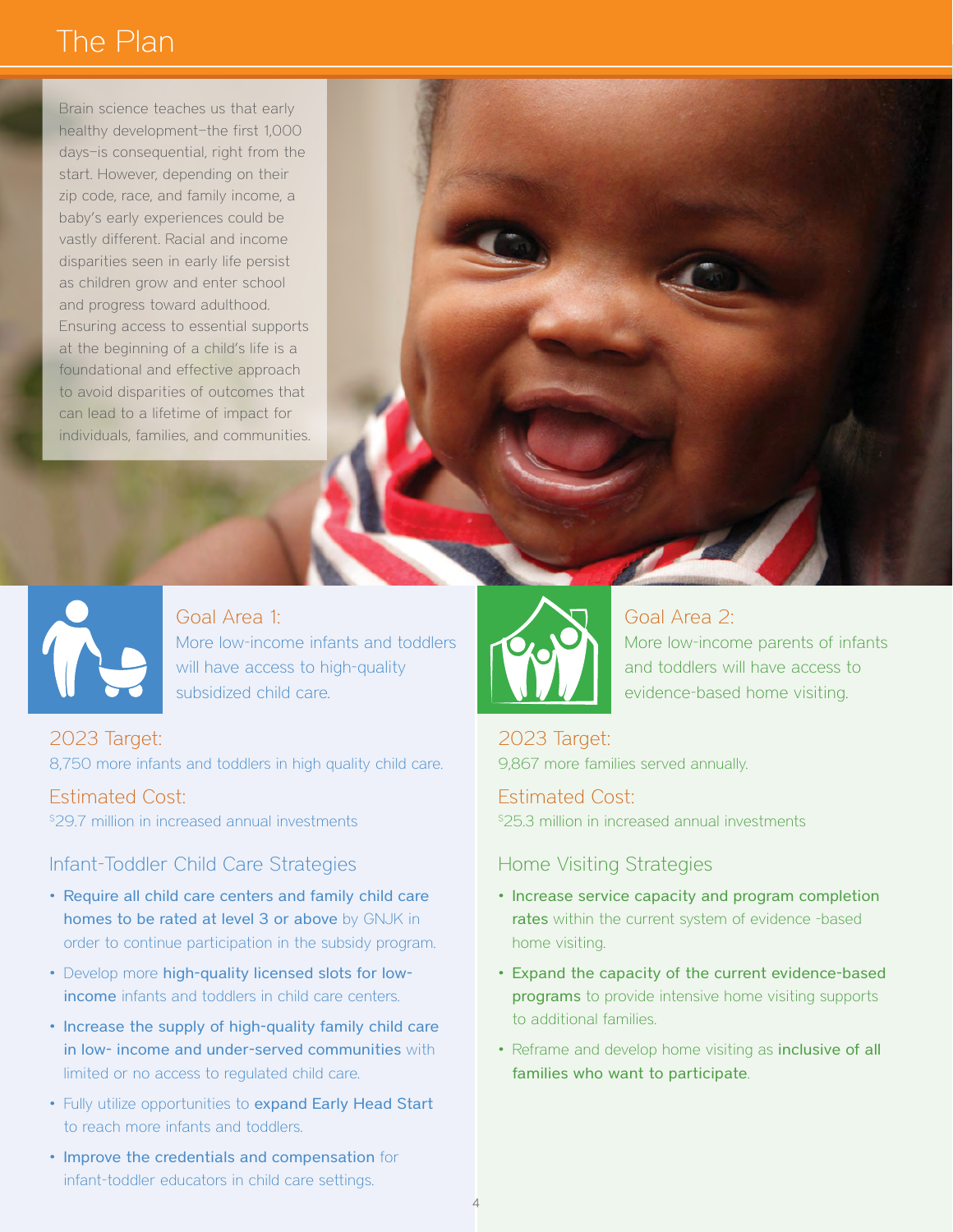

#### Goal Area 3:

More low-income infants, toddlers and their parents will have access to services to support their mental health.

#### 2023 Target:

7,247 more low-income infants and toddlers will receive mental health services annually.

### Estimated Cost:

\$ 10 million in increased annual investments.

Infant Mental Health Strategies

- Expand the availability of infant mental health consultation services in child care settings.
- Provide intensive mental health services for infants and toddlers and their families identified by the infant mental health consultant serving child care settings.
- Build the capacity to offer infant mental health consultation services in pediatric settings.
- Increase availability and access of infant mental health treatment services.
- Increase the supply of well-trained infant mental health professionals.
- Improve documentation to demonstrate the need for mental health supports and services for infants and toddlers.





#### Goal Area 4:

More low- income women will have equitable access to maternal and infant care supports and services to ensure a healthy birth.

#### 2023 Target:

3,000 more low-income women will receive perinatal supports and services annually.

Estimated Cost:

\$ 4.1 million in increased annual investments.

#### Maternal and Infant Health Strategies

- Coordinate and align activities with the Healthy Women Healthy Families Initiative to ensure equitable maternal and infant care among women and children of all races and ethnicities.
- Support the Nurture NJ campaign.
- Establish metrics to assess birth outcomes, monitor progress and promote positive practices among health care community.



#### Goal Area 5:

A system is in place to enable more lowincome families with infants and toddlers to be connected to critical services to ensure healthy growth and development.

### Estimated Cost:

\$3.3 million in increased annual investments.

### System Integration Strategies

- Strengthen the county-based Central Intake Hubs in their role as the system connection between families and critical maternal and child health and early childhood services.
- Maximize parent voice and leadership. Ensure the voice of under-served and minority parents are intentionally included in leadership.
- Support the NJ Council for Young Children (NJ CYC) as the coordinating entity to align services, assist families and inform the system of needs, gaps and opportunities.
- Continue to convene the New Jersey PCI Leadership Team and the NJ Think Babies Coalition.